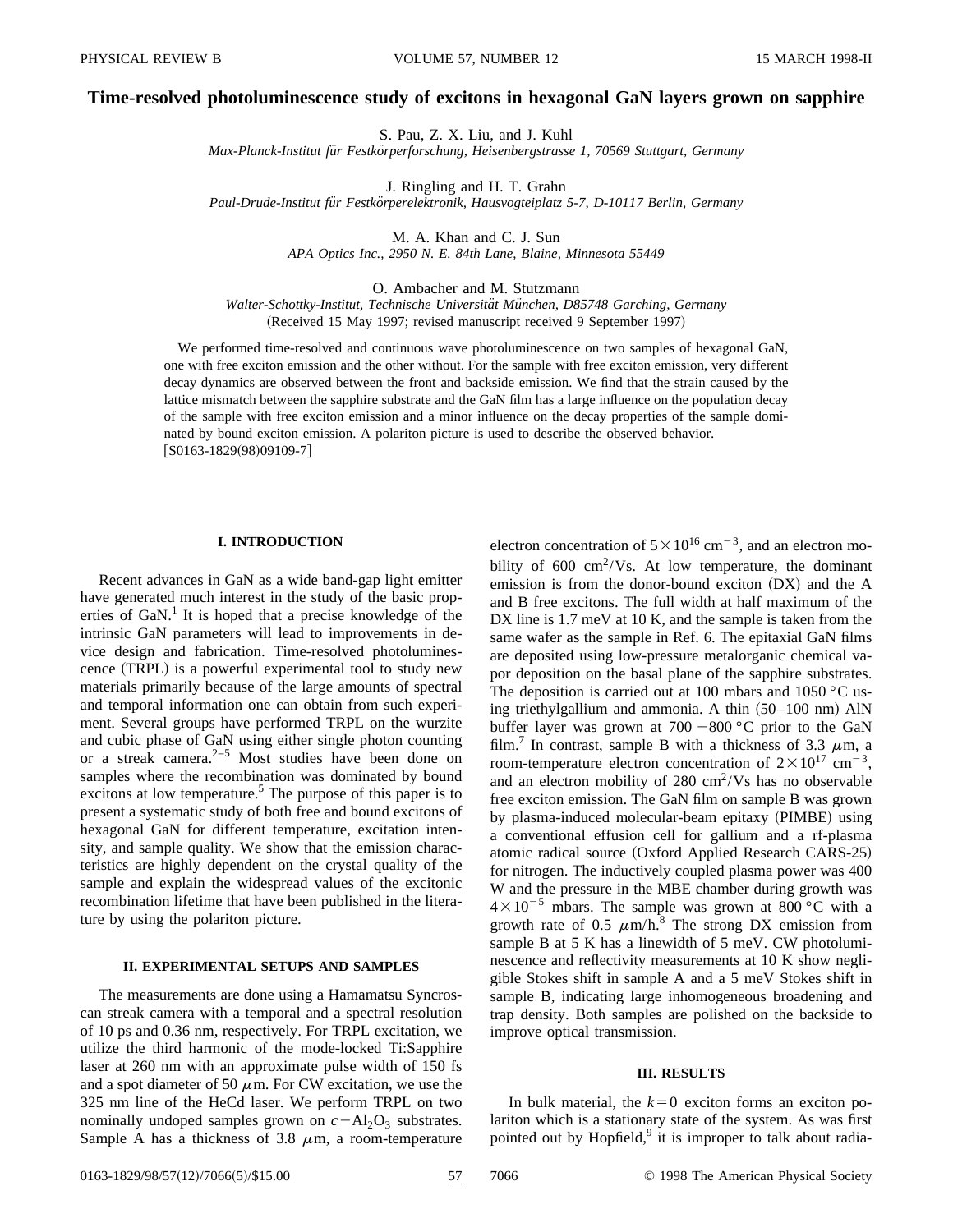

FIG. 1. (a) Theoretical polariton dispersion (solid curves) and theoretical absorption  $\alpha=2$  Im(*k*) (dashed-dotted curve). The inset shows the three-step model that describes the system. (b) Polariton group velocity for different branches. (c) Reflectivity spectra of sample A.

tive lifetime for the free exciton in bulk material. The relevant idea is that the exciton forms stationary polariton states, and the leakage of the polariton from the interfaces of the bulk leads to observable emission outside the sample. $10,11$ Thus, a measurement of the emission is a direct probe of the polariton population. The rate of the emission is determined by the polariton leakage rate and the polariton population decay rate.

The polariton dispersion is given by

$$
\varepsilon(k,\omega) = \varepsilon_{\infty} + \sum_{i} \frac{4\,\pi\alpha_{i}\omega_{0i}^{2}}{\omega_{0i}^{2} + (\hbar^{2}\omega_{0i}/m_{i})k^{2} - \omega^{2} - i\Gamma_{i}\omega}, \tag{1}
$$



where  $\varepsilon_{\infty}$  = 5.35 is the high-frequency dielectric constant.  $\omega_{0i}$ ,  $4\pi\alpha_i$ ,  $\Gamma_i$ , and  $m_i$  are the resonance frequency, polarizability, effective linewidth, and effective mass of the *i*th exciton. Figure  $1(a)$  shows the theoretical four-branches polariton dispersion and absorption calculated using Eq.  $(1)$  and the parameters:  $4\pi\alpha = 2.272 \times 10^{-3}$ ,  $2.345 \times 10^{-3}$ ,  $3.314$  $\times 10^{-3}$ ,  $\hbar \omega_0 = 3.4899$ , 3.4983, and 3.5202 eV, and  $\Gamma$  = 2.478, 2.532, and 26.52 meV for the A, B, and C excitons, respectively. The energies, linewidths, and polarizabilities are that of sample A and is calculated using a leastsquare fit of the reflectivity spectrum using Eq.  $(1)$  and the Pekar boundary conditions<sup>12</sup>. In the fit, we assume that all the effective masses are equal to the electron mass,  $m_i = m_0$ , that the excitons dead layer thickness is 12 nm, and that the GaN slab is sufficiently thick near the resonance energies so that the system can be treated as two semi-infinite regions. Although such a many parameters fit (nine parameters in our case) gives accurate values of  $\omega_0$ , it can only give an order of magnitude estimate of the intrinsic polarizabilities of the free exciton as evidenced by the varying values reported in the literature.<sup>13,14</sup> The main reasons for this are the different quality of samples that are used by different groups and the sensitivity of the reflectivity fit to the actual potential of the surface boundary seen by the excitons.<sup>15</sup> The theoretical absorption agreed well with the experimental absorption.<sup>16</sup> In Fig.  $1(b)$ , we plot the group velocity of the different polariton branches given by  $v_g = \hbar^{-1} \partial E(k)/\partial k$ . In the vicinity of the exciton resonances, the propagation velocity can be drastically reduced with a maximal value of  $c/2n$  where *n* is the GaN background refractive index. For a  $2-3 \mu m$  sample such as ours, we expect that the time for the polariton to propagate across the sample is of the order of 0.1 to 1 ps which is much shorter than any decay rate observed in our experiment. Thus, we can neglect any transient polariton propagation effect in the intepretation of the excitonpolariton dynamics in our system.

The experimental reflectivity spectrum and the theoretical-fitting of sample A are plotted in Fig.  $1(c)$ . We identify the dominant transitions to be the A and B free excitons. The DX exciton contributes a small ''wiggle'' in the reflectance spectrum due to its finite absorption and there

> FIG. 2. TRPL of sample A, (a) Decay of the DX, AX, and A excitons at excitation power of 90  $\mu$ W as measured from the front side. (b) Decay of DX and A excitons as measured from the back side. PL Spectrum at different times after initial excitation as measured from the front  $(c)$ and back (d) sides. Dashed lines show the PL spectra under CW excitation. Note that the relative scale between the CW and time-resolved PL intensities are arbitrary.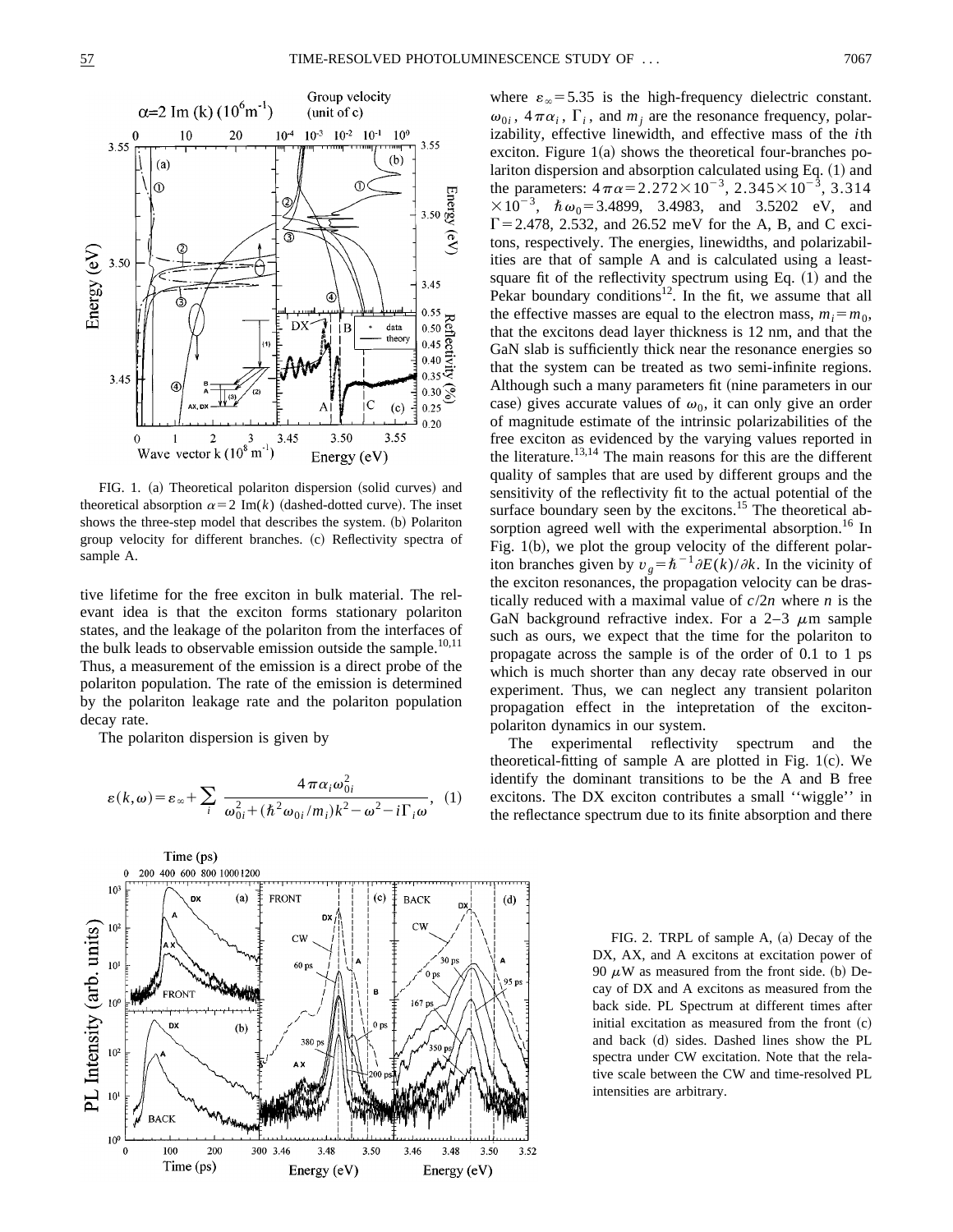exists no Stokes shift between the free exciton resonances and the photoluminescence  $(PL)$  peaks in Fig. 2. We consider the decay dynamics of sample A when the sample is excited from the front and the backsides. Figure  $2(a)$  shows the low-temperature decay dynamics of the different excitons for sample A. A fit to a single exponential of the form, *A*  $+Be^{-t/\tau}$ , shows that the decay times  $\tau$  are 162, 136, and 66 ps for the AX, DX, and A excitons, respectively. We have found that the PL spectrum several 10 ps after initial excitation  $[Fig. 2(c)]$  is very similar to the PL spectrum obtained under CW excitation. This suggests that the different exciton branches are in thermal equilibrium with each other on a time scale less than 10 ps of initial excitation. To understand the different decay rates of the excitons, we consider the following process in the polariton picture [see the inset of Fig. 1(a)]. Initially,  $(1)$  hot carriers and excitons are created by the short pulse. These carriers thermalize to the polariton bottleneck region  $\lceil$  the shoulders of the dispersion labeled 2, 3, and 4 in Fig. 1(a)] after about  $10–20$  ps by emission of LO and acoustic phonons. In Ref. 17, this thermalization process was shown to be dominated by an indirect process with simultaneous emission of LO phonons. Subsequently  $(2)$  the thermalized excitons are transferred to the  $k \approx 0$  polariton states. The leakage of these polaritons or scattering from impurity and interfaces result in a thermalized PL emission after the initial few tens of picoseconds. Simultaneously,  $(3)$ part of the thermalized exciton population and  $k \approx 0$  polariton states are trapped by impurities. The impurity-bound exciton subsequently decays either radiatively or nonradiatively. For low impurity density, the decay rate of the AX and DX lines are limited by the capture rate to the bound exciton state.

Different dynamical responses are observed depending on whether the emission is measured from the front  $(GaN)$  side or the back  $(A1_2O_3)$  side of the sample. Figure 2(b) shows decay dynamics when the sample is excited and measured from the backside. A fit to a single exponential shows that the decay times are 88 and 16 ps for the DX and A excitons, respectively. These rates are independent of the excitation intensity range in our experimental setup ( $\sim$ 1–100  $\mu$ W). Figure  $2(c)$  shows the corresponding emission spectrum at different times. Despite the observation that the PL is uniform across the sample position from the same side, very different behavior is observed on the back emission. The difference is not attributed to a signal distortion from the thick  $Al_2O_3$  substrate layer since we have measured the transmission of a bare  $Al_2O_3$  sample and find it to be over 85% uniform over the energy range of interest. All measurements in Fig. 2 are taken at 4.5 K under identical excitation conditions. In comparison with the front emission, the back emission has a larger linewidth and has a peak emission that is shifted 5 meV to the blue side. For bulk material in which polariton scattering by defects is large, the photoluminescence signal comes predominately from the top layer of a thickness of  $1/\alpha$  at the interface of the material, where  $\alpha$  is the absorption coefficient. For GaN and excitation far above the bandgap, this is less than 100 nm. In this respect, the different emission dynamics between the front and backsides can be interpreted as a consequence of the sample inhomogeneity at the two interfaces. This is particularly true for GaN that is grown on  $\text{Al}_2\text{O}_3$  where considerable lattice mis-



FIG. 3. (a) Temporally integrated spectra taken at different temperatures for sample A. (b) Temporally and spectrally integrated PL intensity at different temperatures for sample  $A$  and  $B$ .  $(c)$  Decay time of DX and A excitons at different temperatures for sample A.

match and strain on the back surface exists. It has been shown that the strain in the GaN film is relaxed only for film with thickness above 150  $\mu$ m.<sup>18</sup> Compressive strain on the backside leads to a localized increase of the GaN bandgap. The broadened line shapes and the blue shifts are consequences of these residual strain fields caused by differences in the thermal-expansion coefficients of the layers and has been observed for samples of different thicknesses in the front emission.<sup>13,19,20</sup> We believe the predominant emission from the backside are from the GaN layer and not from the AlN buffer layer which has a bandgap of 6.28 eV at 5  $K<sup>1</sup>$ .

In the polariton picture, the decay rate is expected to be the same for observation from the front and back surfaces. This is analogous to the photon lifetime of a two-mirrors laser cavity. For such a cavity, the photon lifetime depends only on the mirror reflectivities and is the same whether it is measured outside one of the mirrors or the other. For the polariton in a slab, the decay of the polariton should also be identical even though the polariton trapping rate and the polariton leakage rate can be very different at the two sides. Our observation of the different polariton decay rates at the front and back sides implies that the polariton, once formed at the front interface by the above-mentioned process, does not propagate to the other interface. Otherwise, the decay rates of the front and backsides should be identical. We expect that the polariton from one interface is highly damped in the vicinity of the other interface because of the large difference in exciton energies (of the order of  $5 \text{ meV}$ ) or polariton detuning caused by residual strain near the two interfaces. For the front side where the polariton energy is smaller, propagation to the backside requires transition to higher energy where the polariton density of state is high. This process requires absorption of phonon and is unlikely at low temperature. For the substrate side where the polariton energy is higher, as deduced from the blue shift between the front and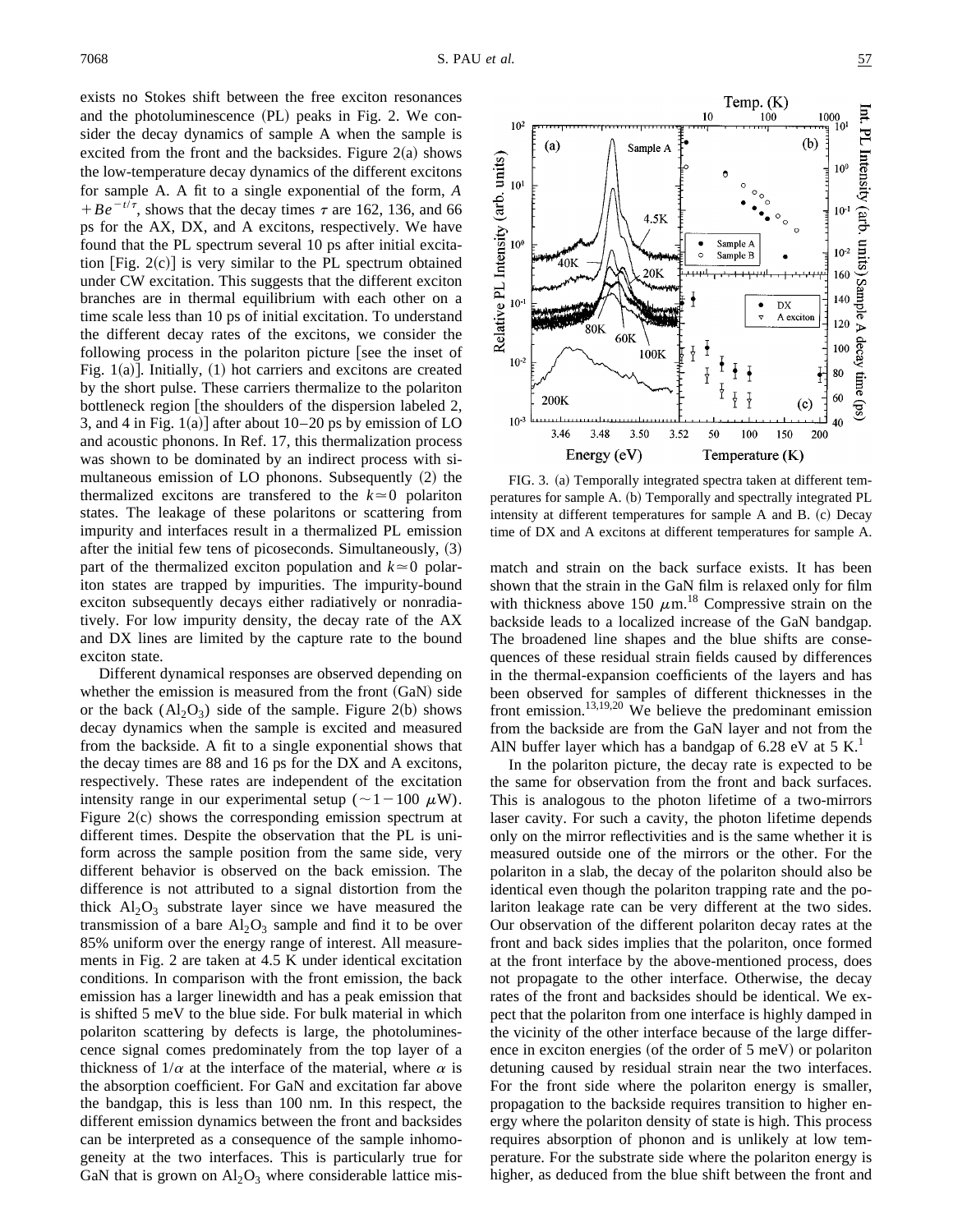back emission, propagation to the front side is feasible by emission of acoustic phonons. This propagation constitutes an additional decay mechanism for the polariton and can lead to a faster decay rate as we observed from the TRPL of the backside.

Figure  $3(a)$  shows the time-integrated PL of the front emission of sample A at different temperatures. We observe the characteristic redshift of the emission with increasing temperature which is caused by the decrease of the GaN bandgap and broadening of the PL linewidth. The latter is caused by an increase of phonon scattering. The integrated spectral and temporal emission of the free excitons are reduced by three orders of magnitude from 4.5 K to room temperature  $[Fig. 3(b)].$  The decrease in emission efficiency is primarily caused by trapping of carriers by impurities and defects and the subsequent nonradiative recombination at a longer wavelength. Although the density of traps is constant, the trapping rate increases with temperature because of the increased phonon scattering rate. Thus, most of the hot carriers and hot excitons generated by the laser pulse are trapped before any formation of a  $k=0$  exciton. At temperatures where  $k_B T \gtrsim E_b$  (*T*>230 K), where  $E_b$  is the exciton binding energy, the  $k=0$  excitons are no longer stable due to thermal dissociation. Figure  $3(c)$  shows the DX and A exciton decay time of sample A at various temperatures from the front side. The rapid decrease of the DX lifetime with increasing temperature confirms our assignment that it is a shallow-donor-bound exciton and is consistent with the observation by another group.<sup>3</sup> The  $k=0$  polariton lifetime at the A exciton energy also decreases with temperature. In general, there are two contributions to the polariton decay rate, the polariton leakage rate and the polariton trapping rate. For a fixed temperature, the polariton leakage rate is highly sample specific because the rate depends mainly on the interface properties. The polariton trapping rate increases with temperature because of increasing phonon scattering which leads to increased trapping of polaritons by impurities and other nonradiative recombination processes. Our interpretation of the decay dynamics explains qualitatively the different free exciton decay rates observed by different research groups, since the quality of the GaN which plays a crucial role in determining the leakage rate can be very different depending on growth conditions. As we have shown, the rate can even be very different for the same sample depending on whether the PL is excited from the free surface or the substrate side.

Figure 4(a) shows the TRPL for sample B at 5 K. In comparison with sample A, the relative emission from the DX exciton is much stronger. A weak shoulder at 3.485 eV suggests the presence of a small population of A excitons. The PL spectrum at very short times after initial excitation is very similar to the CW PL (dashed line), implying that full thermalization occurs within the risetime of 10 ps. The decay near the DX state can be very well fitted by a single exponential. A plot of the decay time across the inhomogeneous distribution is shown in Fig.  $4(b)$ . At the low-energy side, the decay time is constant and of the order of 55 ps. For fast impurity capture rate such as in this sample, this time can be interpreted as the bound exciton radiative lifetime. A similar lifetime has been observed for the DX state by another group. $3$  At the high-energy side near the free exciton energy,



FIG. 4. TRPL of sample B, (a) PL spectra at different times after initial excitation. The dashed line shows the PL under CW excitation. (b) Exponential decay time at different energies of the inhomogeneous line. (c) Donor-bound exciton (DX) decay time at different temperatures.

the decay rate is of the order of 20 ps. Both leakage rate of the exciton polariton and impurity trapping rate contribute to this decay rate which gives an upper bound of the impurity capture rate. In our experiment, we find no change in the decay rate for our range of excitation powers. The decay of the DX line is found to increase rapidly with temperature due to ionization by acoustic-phonon scattering [Fig.  $4(c)$ ] and is similar to the observation in sample A. In terms of the polariton picture, the initial hot carriers transform into thermal excitons within 10 ps. The high density of defects and impurities acts as an efficient trap for the thermal excitons before any appreciable formation of exciton polaritons. At low temperature, the broad distribution of impurity states decay radiatively within 55 ps. A similar decay is observed on the backside suggesting that the strain induced at the GaN sapphire interface plays a less important role in this case.

### **IV. CONCLUSION**

The decay dynamics of bulk GaN near the excitonic resonances must be described in terms of the polariton picture. In a high-quality sample, the relevant parameters are the polariton formation time (rise time of the decay) and the leakage rate of the polariton (lifetime of the decay). We have shown that the decay rate depends strongly on crystal quality within a layer of thickness  $1/\alpha$  as seen from the different observed for between the front and backside emissions. In samples with a large trap density, the relevant parameters are the trapping time of thermal excitons by defects (decay rate at the high-energy side) and the radiative lifetime of the impurity bound excitons. The interface plays a less important role in this case.

### **ACKNOWLEDGMENT**

S. P. thanks T. Ruf and K. Syassen for helpful discussions.